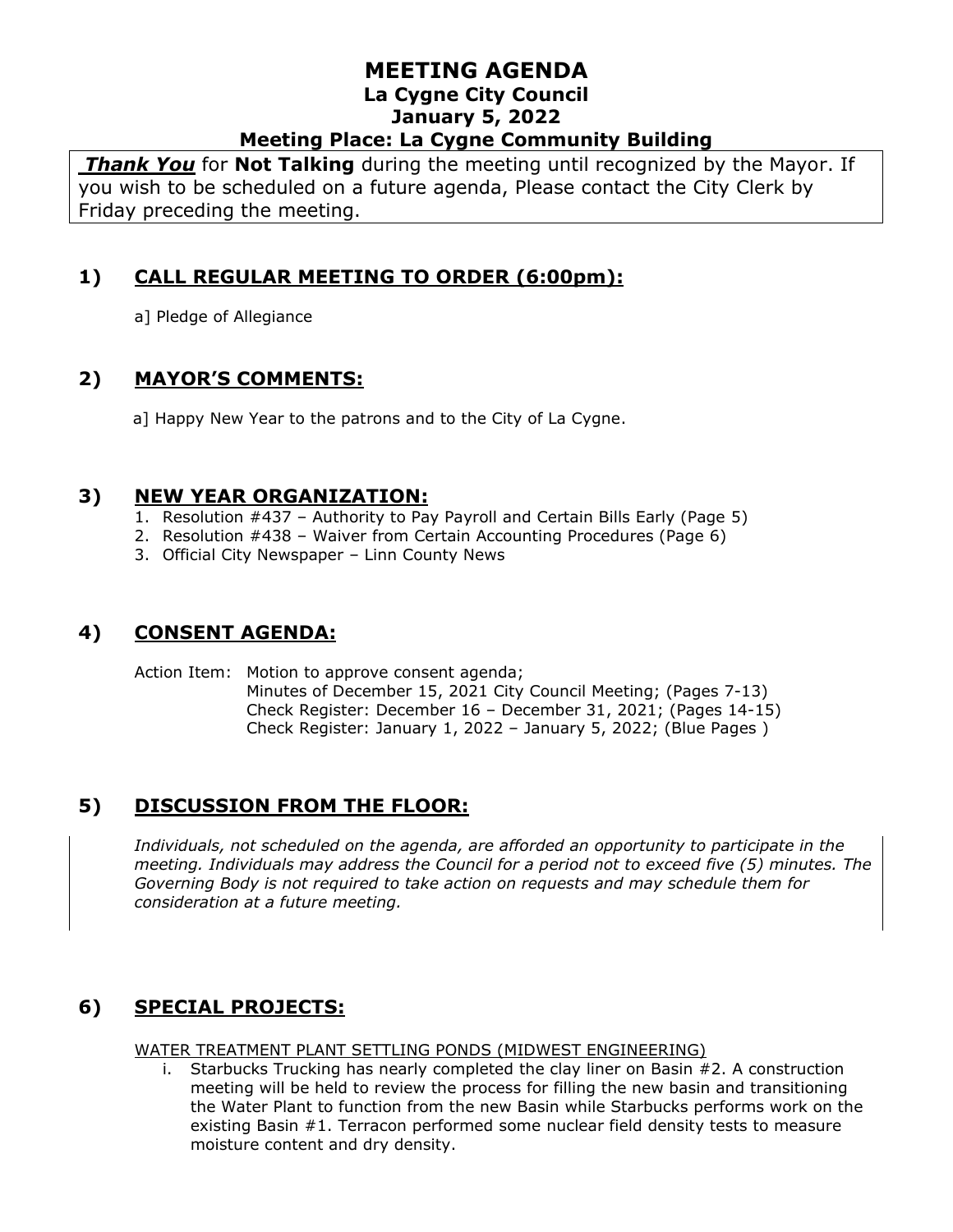#### SEWER REHABILITATION PROJECT

i. Paul Owings, BG Consultants, reached out to City Attorney Harding for some legal paperwork to be completed for the contract to finalize the Bid plans and documents.

#### KDOT CCLIP IMPROVEMENT PROJECT

i. Project scheduled for March 2022.

#### PUBLIC SAFETY BUILDING (FIRE STATION/POLICE DEPARTMENT)

i. CC Wade is working with Fire Chief Nasalroad and Chief Fenoughty to complete the details on the application.

#### AMERICAN RESCUE PLAN FUNDS (ARPA)

i. First reporting deadline is on April 2022.

#### HEAL GRANT PROGRAM

i. Grant awards will be announced on January 10, 2022.

## **7) REPORTS OF CITY OFFICERS:**

- $\checkmark$  City Attorney Burton Harding (Blue Pages)
- $\checkmark$  Police Chief Tina Fenoughty (Blue Pages)
- $\checkmark$  Codes Officer Allison Fox (Blue Pages)
- $\checkmark$  Public Works Department Dan Nasalroad (Blue Pages)
- ✓ Fire Chief Dan Nasalroad
- $\checkmark$  City Clerk Jodi Wade (Blue Pages)

### **8) REPORTS OF COUNCIL COMMITTEES:**

- a] Water & Gas---------------------------------------Danny Curtis------- Keith Stoker b] Street ---------------------------------------------James Thies ------- Jerome Mitzner  $\checkmark$  RFQs for Stormwater Master Plan will be submitted January 17, 2022.
- c] Sewer----------------------------------------------James Thies------- Thomas Capp d] Park------------------------------------------------Danny Curtis ------- Thomas Capp e] Cemetery------------------------------------------Danny Curtis ------- Thomas Capp f] Public Safety---------------------------------------Jerome Mitzner------ Keith Stoker  $\checkmark$  A guide for renters, landlords and homeowners
- g] Community Building------------------------------ Danny Curtis ------- James Thies h] Employee Relations & Training-------------------Jerome Mitzner ------Keith Stoker

# **9) SPECIAL COMMITTEE REPORTS:**

- a] Emergency Management None
- b] Chamber of Commerce None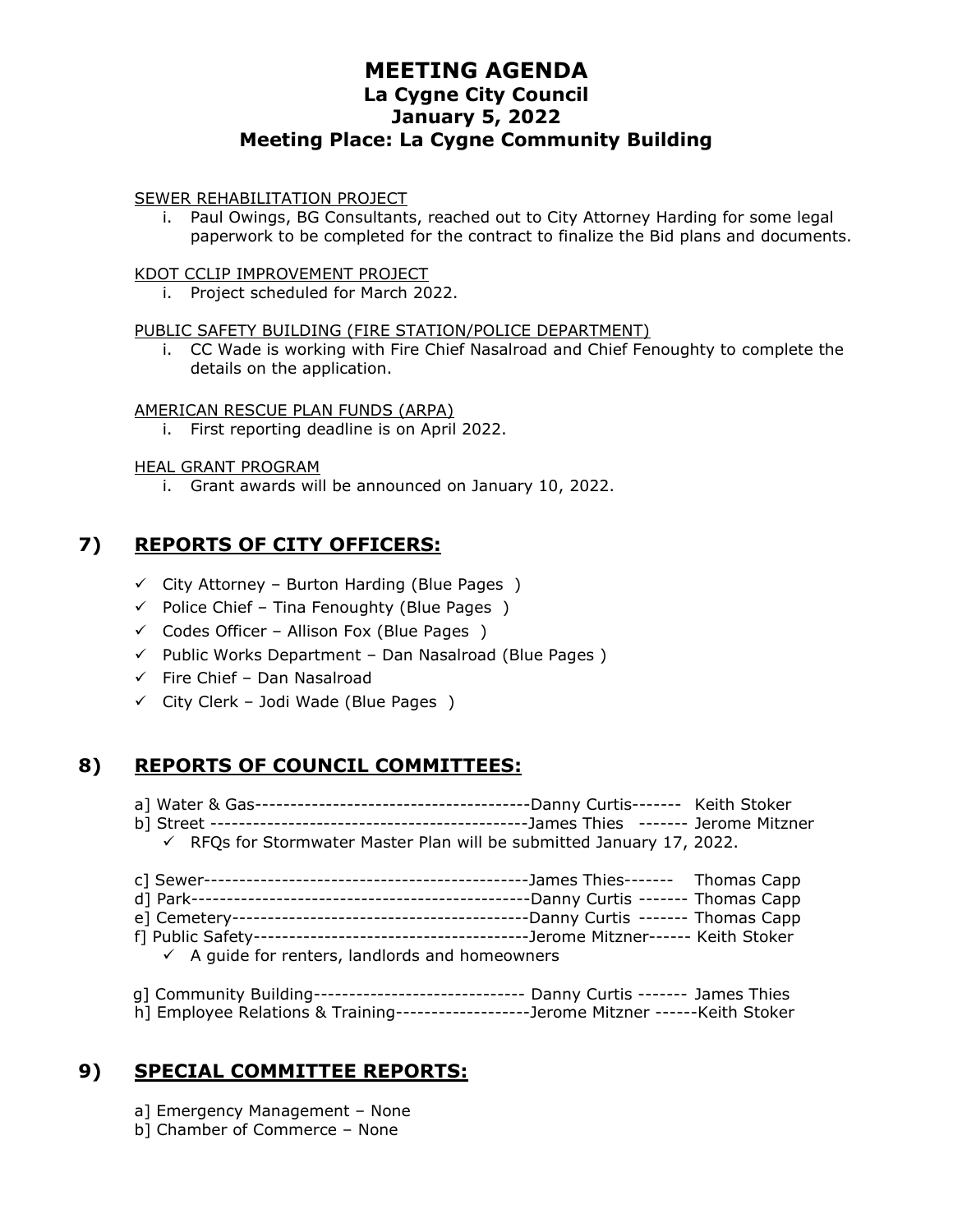#### **9) SPECIAL COMMITTEE REPORTS:**

c] Planning & Zoning Commission – Meeting with IBTS on January 13, 2022. Will be reviewing questions for a community survey and discuss upcoming community meetings.

d] La Cygne Community Park Board – Annual meeting of the Trustees and Park Board meeting January 25, 2022.

### **10) UNFINISHED BUSINESS:**

a] Demolition of 602 N.  $5<sup>th</sup>$  Street. Discussion of property use. The original and current legal plat of the parcel is [Acres 1.5, W 4.38AC of Lot 5 EX N 400']. The parcel would have to go through the Subdivision procedures of the Planning Commission if it is decided to separate the parcel in to separate lots.

b] Ordinance No. annexing land to the City of La Cygne, Kansas **(Tabled until January 2022 meeting)**

c] Resolution No. 02-17 regarding maintenance of streets within the Linn County Industrial Park, La Cygne, Kansas. **(Tabled until January 2022 meeting)**

### **11) NEW BUSINESS**

a] 307 Swan Street. Property owned by Lincoln Township. AMR has moved out of the building in to the new location. Would the City of La Cygne have any interest in leasing the building from Lincoln Township?

b] Christmas Pole Light Decorations: CC Wade will have Gary Spears remove the decorations from the poles. Prior to removal it needs to be determined if the decorations can be stored again in the storage building at the La Cygne Community Park. Decorations are on sale right now if the City is interested in purchasing any other pieces?

c] Installation of an electrical pedestal in Thayer Park to provide power at the small shelter during Halloween and Christmas. Discussion would need to be held between the Chamber of Commerce and the City to review funding. CC Wade can get a quote from an electrician and Evergy regarding the installation of a pedestal and meter.

d] Employee evaluations have been completed by all department supervisors and are prepared for the Council members to review.

*Action needed: Call an executive session for non-elected personnel performance evaluation.*

### **EXECUTIVE SESSION:**

a] I move the city council recess into executive session to discuss \_\_\_\_\_\_\_\_\_\_\_\_\_ pursuant to

\_\_\_\_\_\_\_\_\_\_\_\_\_\_\_\_\_\_\_\_\_\_\_\_. The open meeting will resume in the city council meeting area at